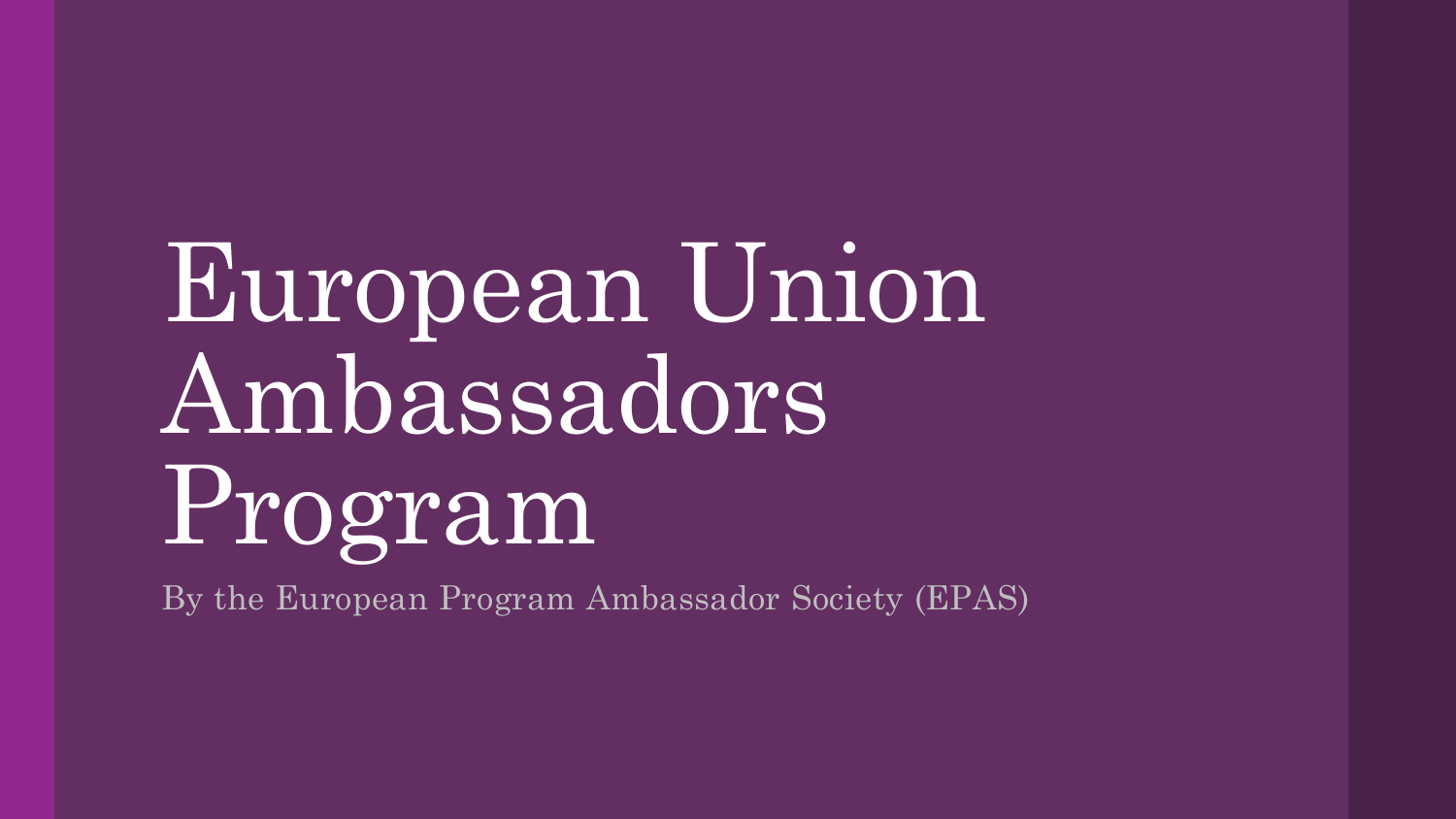**Imogen Dosanjh, Eden Cooper, Phoebe Walker, Isabelle Banks and Eleanor Staniland**

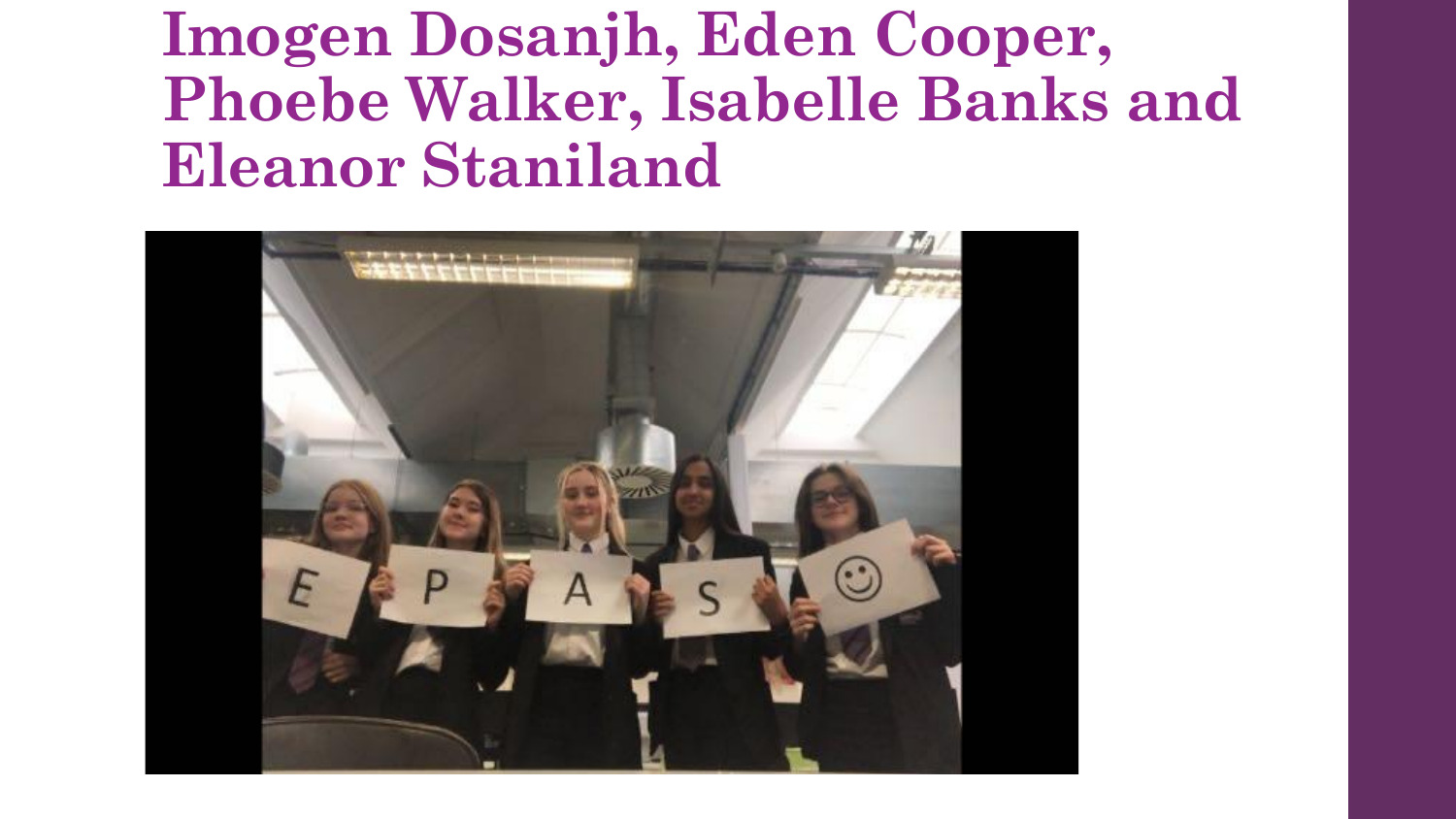### **Who Are We...**

#### **We Are EPAS**

**What Is EPAS? EPAS** is Year 8 Excellence Academy students who have joined the European Parliament Ambassador School program, with an aim to becoming a European Ambassador School. Students have to hold a number of events relating to Europe throughout the school year. Although we aren't in the EU, we can still appreciate European Culture and want to highlight this at Coppice.









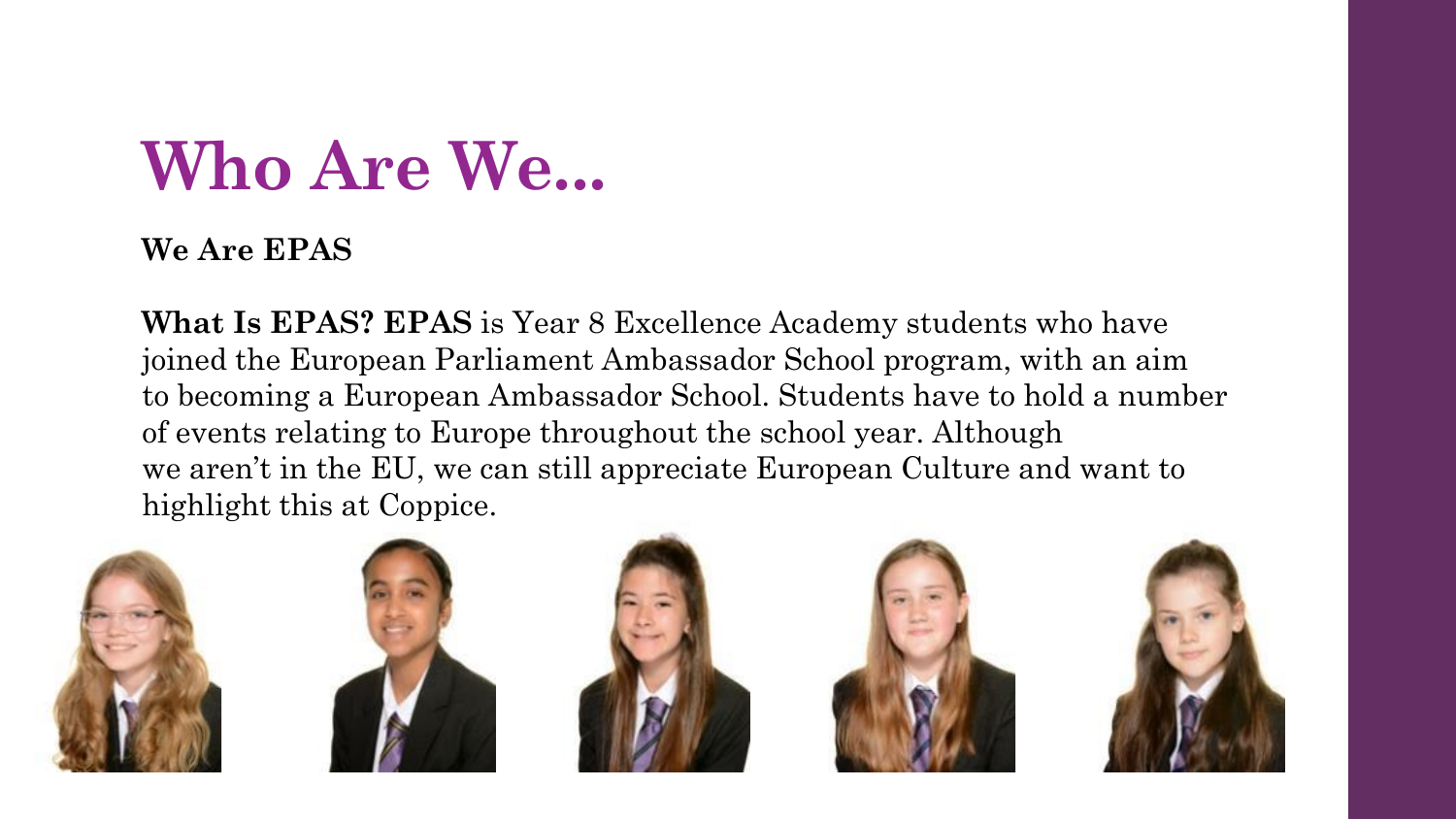#### Future Events



Some future events include:

- Win Competitions, this is good because we will be able to win money or special experiences for the school and this will make students satisfied and happy
- Language Challenges, we have already done one of these back in December 2021 for Christmas, in form you had to say 'Merry Christmas' the last week in term. Things like this make you understand languages easier.
- We also have many more in the future, you'll just have to wait and see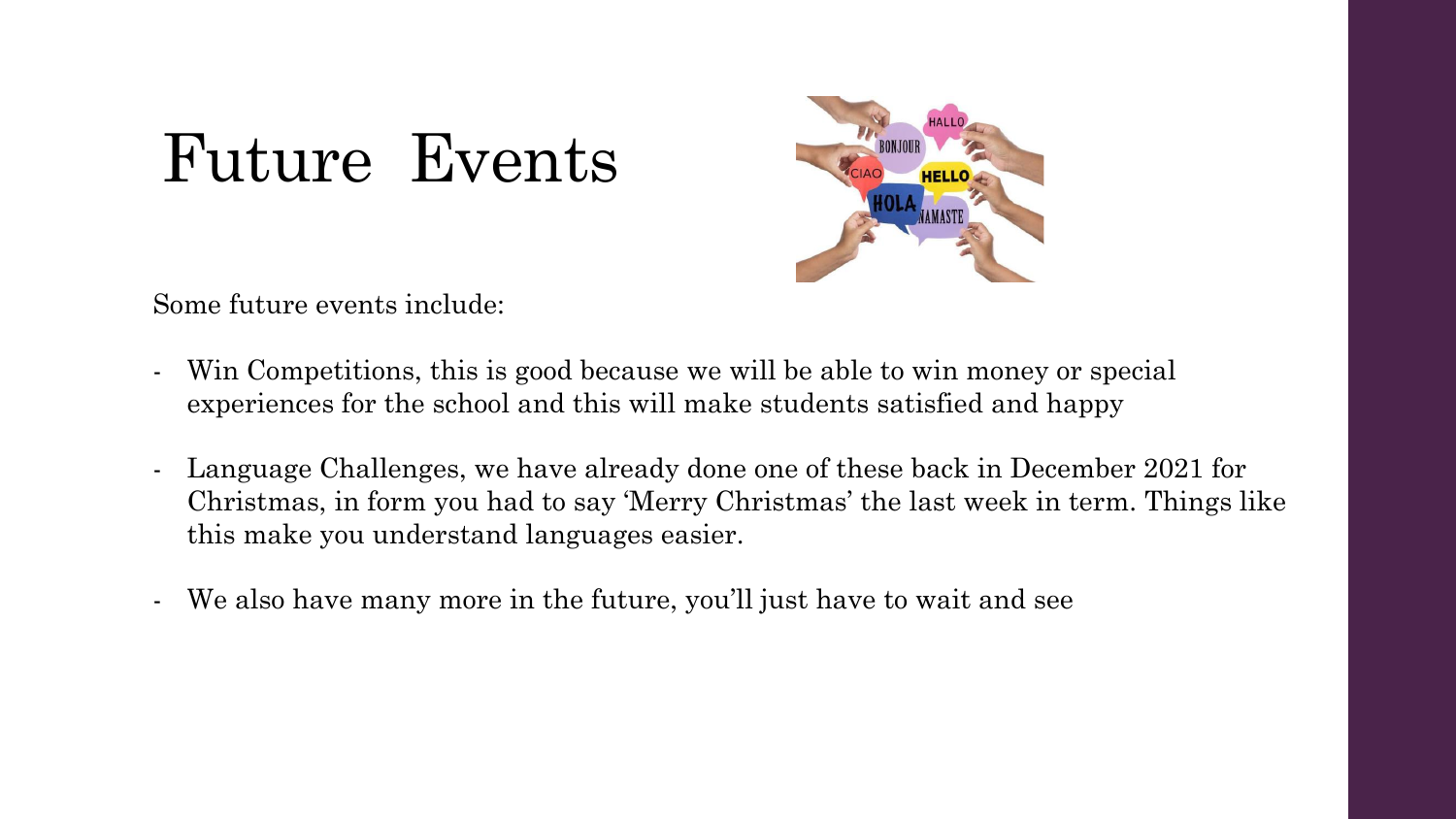## **Why is it important?**

<span id="page-4-0"></span>POSITIVES The EU has delivered over half a century of peace, stability and prosperity. It also plays an important role in diplomacy and works to promote these same benefits – as well as democracy, fundamental freedoms and the rule of law – across the globe.

Stimulus to GDP growth, more jobs, higher wages and pensions;

Growing internal market and domestic demand;

Free movement of labour, goods, services and capital;

Free access to 450 million consumers

NEGATIVES:

Cost. The costs of EU membership to the UK is £15bn gross  $(0.06\%$  of GDP) – or £6.883 billion net. ...

Inefficient policies Problems of the Euro

More bureaucracy less democracy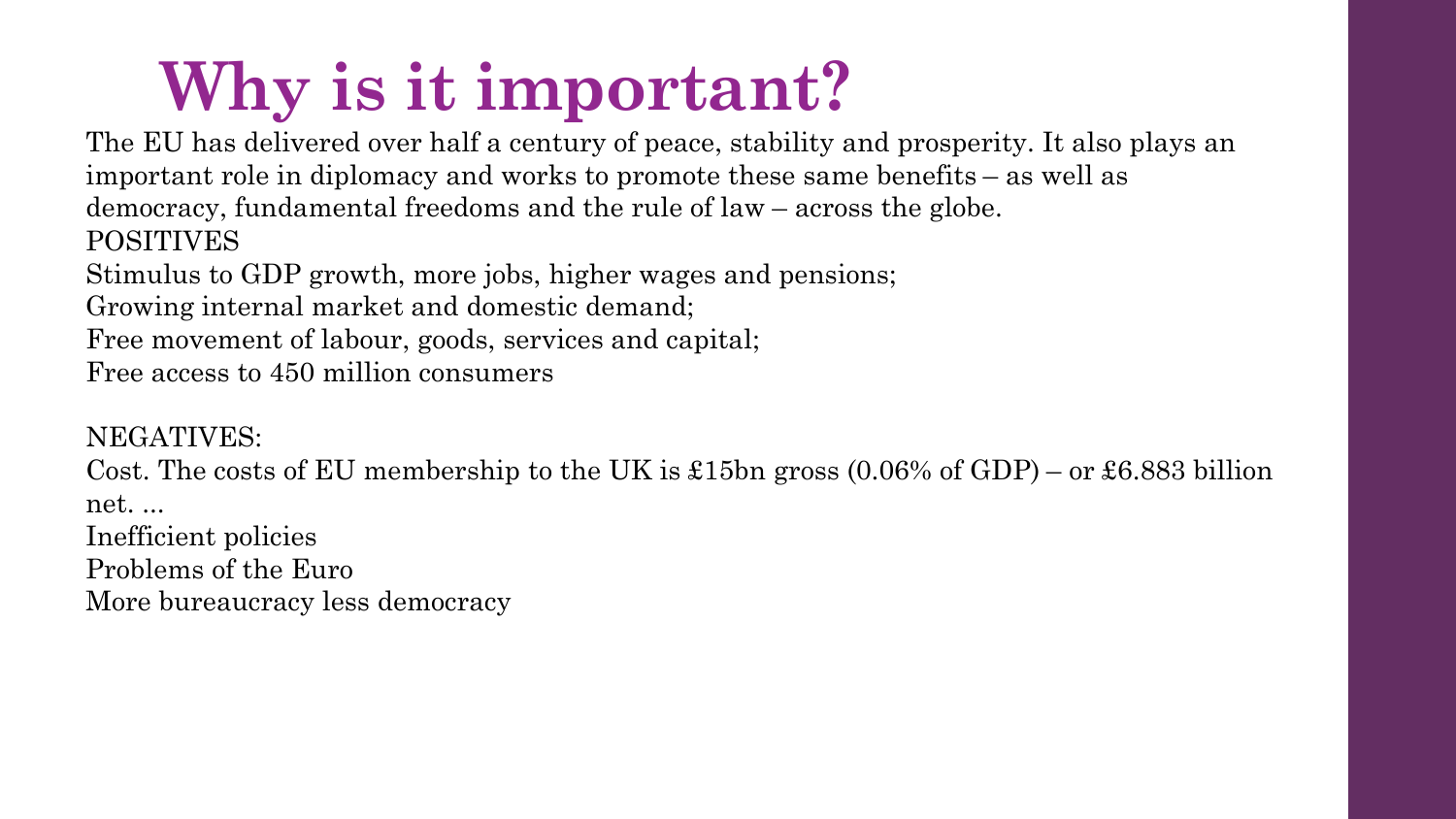### **What Is The EU?**

The European Union is a political and economic union of 27 member states that are located primarily in Europe. The union has a total area of 4,233,255.3 km² and an estimated total population of about 447 million.

The modern European Union, founded in 1992, has its origins in post–World War II attempts to integrate European economies and prevent future conflicts. It consists of seven major institutions and dozens of smaller bodies that make law, coordinate foreign affairs and trade, and manage a common budget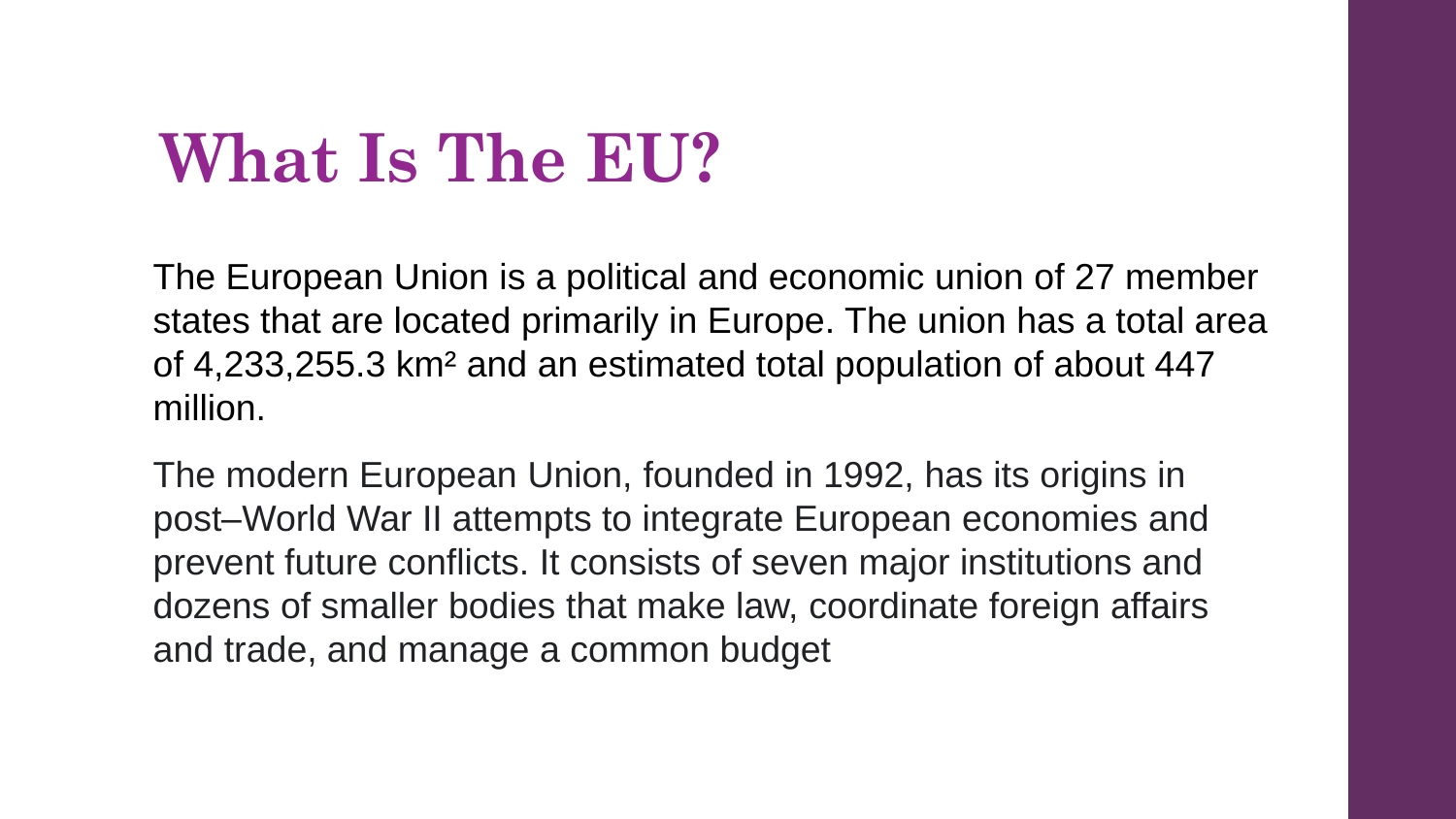#### Timeline of the UK in the EU